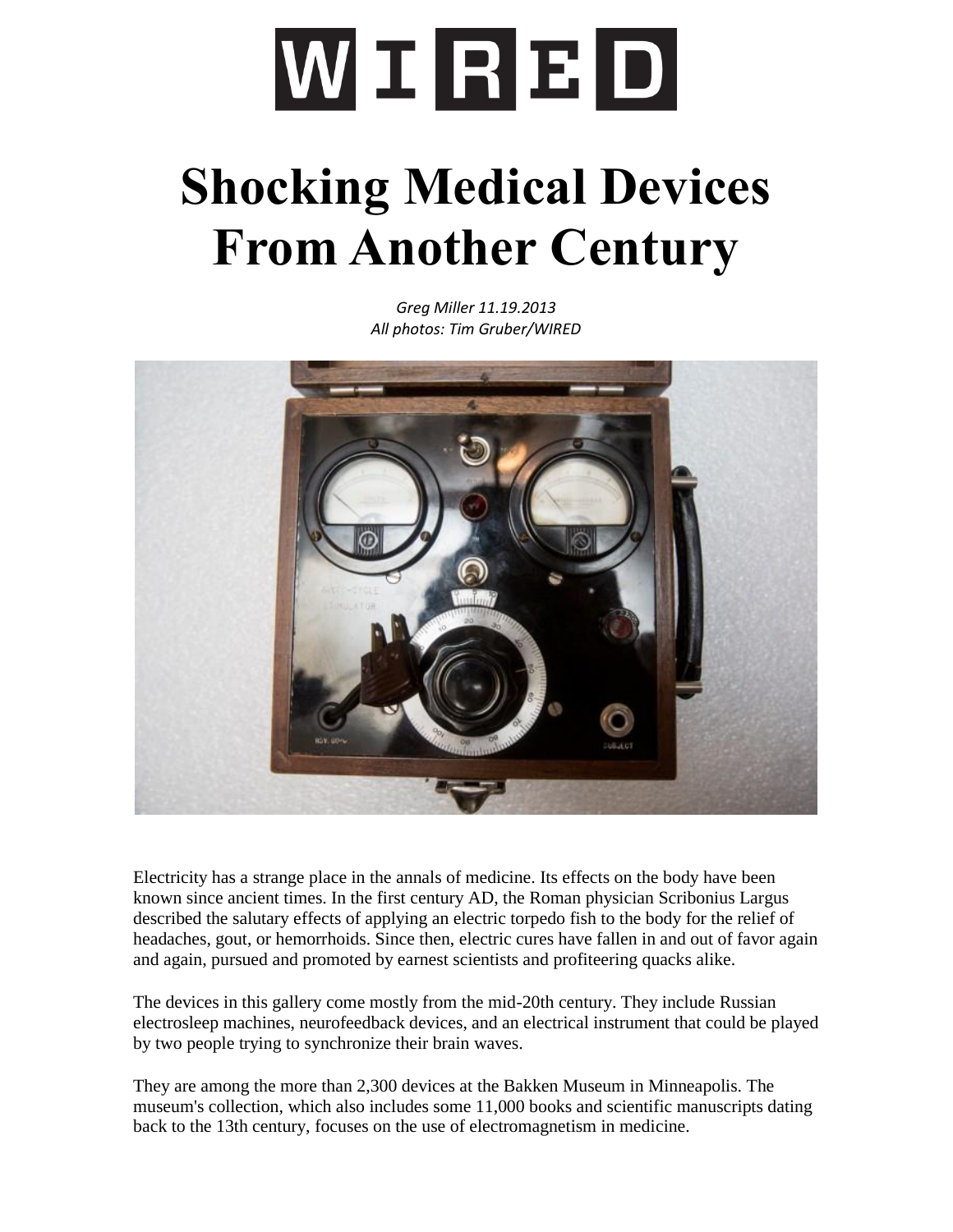

Assistant curator Adrian Fischer (below) compiled this selection of some of the Bakken's more rare and unusual devices, such as the Garceau Nerve Stimulator (above) that was made sometime between 1940 and 1970. Fischer says the documentation accompanying this device suggests it was used to stimulate the cerebral cortex during brain surgery, for example, to help surgeons pinpoint the source of a patient's epileptic seizures.



**Ectron Mark 4 ECT apparatus (1960-1970)** Electroconvulsive shock therapy aims to reboot the brain of someone deep in the grip of depression by applying a seizure-inducing jolt through electrodes placed on the head.

ECT got an unshakably bad reputation from its portrayal in the 1975 movie One Flew Over the Cuckoo's Nest, but it's still used today -- more safely and humanely -- as a last resort for people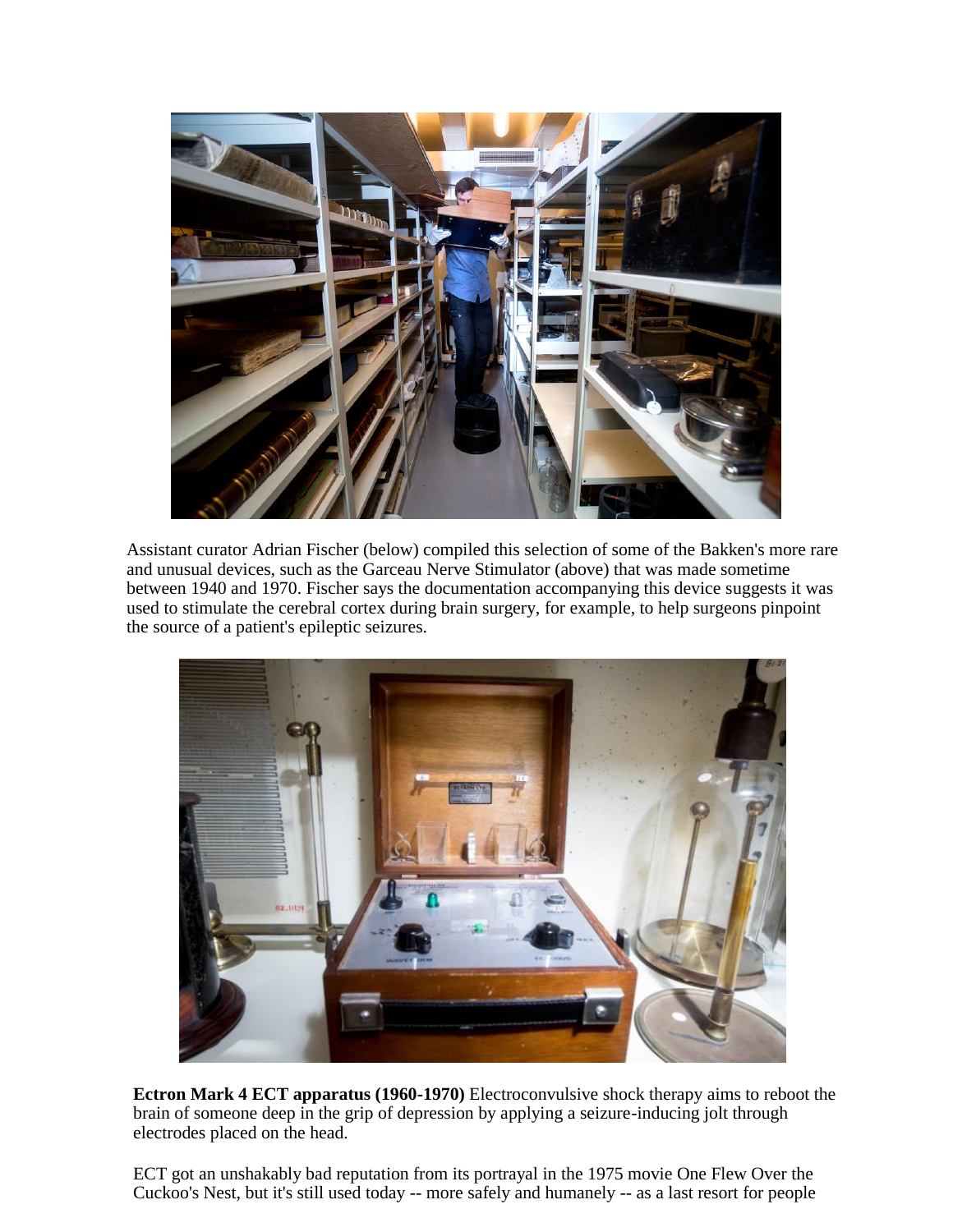with severe depression that doesn't respond to drugs and other treatments. It works for some patients, but memory loss is a common side effect. A manual accompanying the Mark 4 boasts of several features, including "Amnesia and Confusion reduced," and "Skin Burns eliminated."



**Electrosleep machine (1955-1965)** Electrosleep, also called "transcerebral electrotherapy," is a method for stimulating the brain during sleep to improve the quality of sleep.

"As a result of the passage of the electrical current, there occurs a mild inhibition of the central nervous system, equivalent to that produced by a medium-strength tranquilizer," the manual for this model helpfully explains. Electrosleep research was booming in Russia in the 1950s. This model was the first made in the U.S.



**Electroson (1969)** This portable Russian electrosleep machine produces low-frequency pulses of electrical current to stimulate the brain during sleep.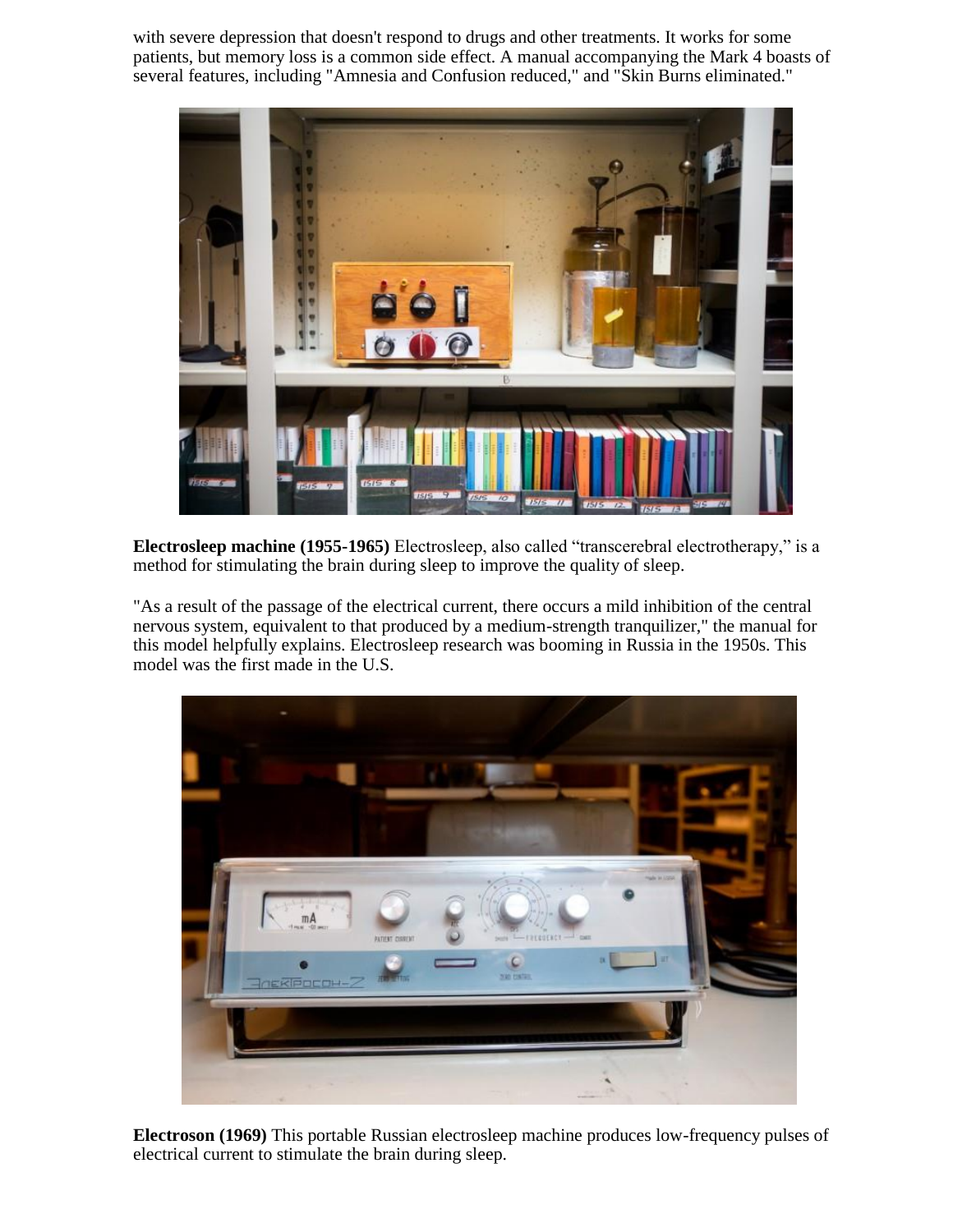

**Alpha-Stim 2000 (1981-1987)**. Transcutaneous electrical nerve stimulation is a method for passing currents between two electrodes placed on the body. "The Alpha-Stim 2000 is the fastest, most effective method of pain control on the market today," its manual boasts. "Its advanced circuitry uses 1983 electronic technology, and its advanced design utilizes an 'analytical-therapeutic loop' which allows for more operator variables than ever before available."

It also weighs more than 40 pounds and cost \$5,850, according to the website of EPI, the company that made it and still markets similar products today. EPI's founder, one Dr. Daniel L. Kirsch, explains the scientific rationale behind the Alpha-Stim thusly: "It is based on a theory of cellular resonance or biological harmonics, whatever you want to call it." Any questions? No? Good.



**Cyborg P303 (1978-1983)** Biofeedback was big in the 70s and 80s. The idea was that people can learn to control physiological processes such as digestion and muscle tone that don't normally enter conscious awareness -- with a little help from technology.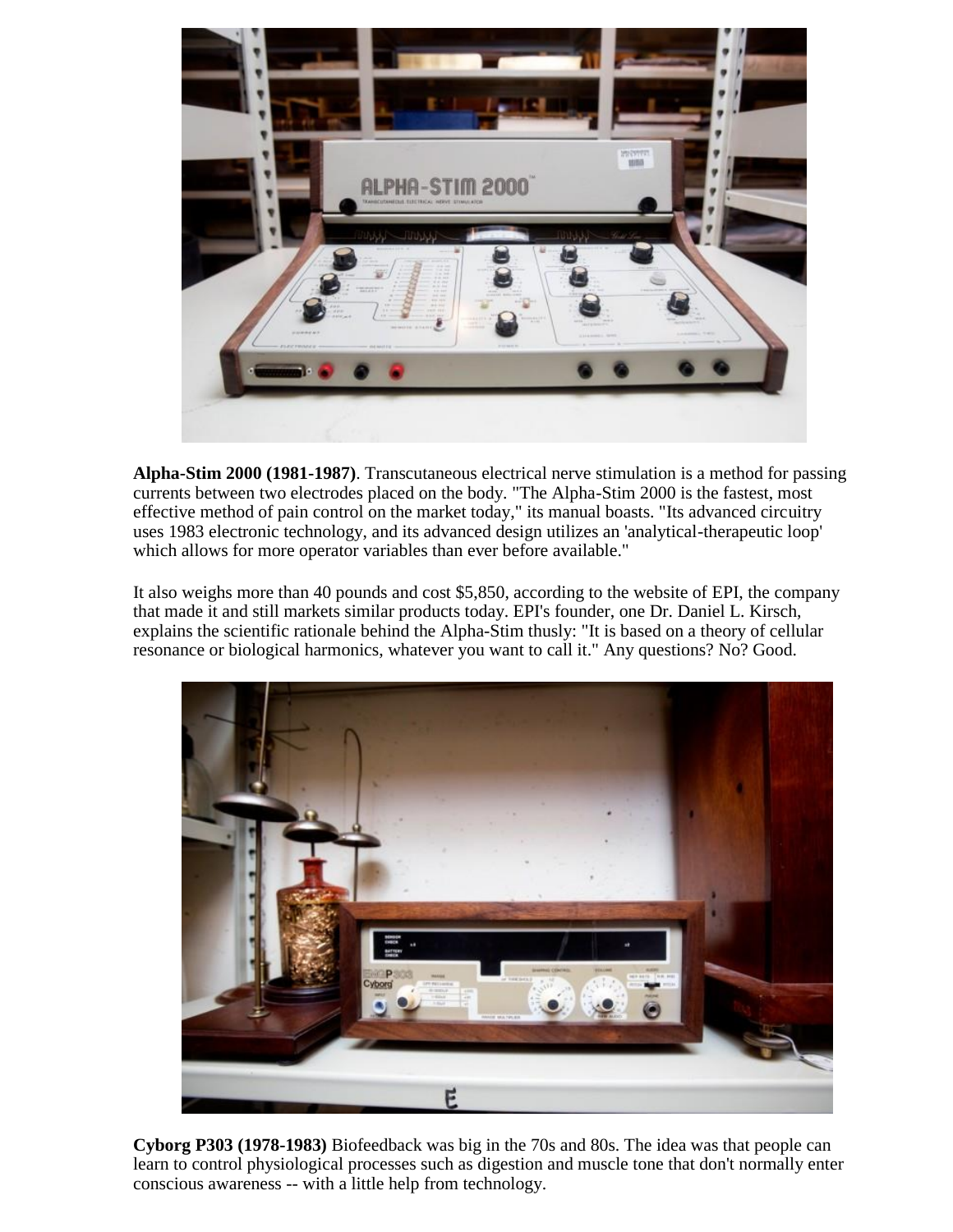The Cyborg P303 converted electrical signals from the muscles into sounds (note the headphone jack). Tuning in to these sounds and learning to control them, the manual suggests, could be beneficial for a wide range of disorders, including "stress-related illnesses such as tension headaches, anxiety, and conversion reaction, as well as loss of motor function resulting from cerebral-vascular accidents and spinal cord injuries."



**Cyborg Q700 (1977-1982)** A "flexible, yet reasonably-priced data accumulator" for biofeedback therapy and research, according to its manual, the Q700 included a time period integrator for averaging signals over a fixed period of time.



**Electrosone 50 (1973)** This device sent very weak pulsating current through the patient's brain for "assisting in the fields of relaxation and sleep." It includes a set of electrodes to be placed on the back of the neck and over the closed eyelids. It was also apparently used in at least one study on altered states of consciousness.